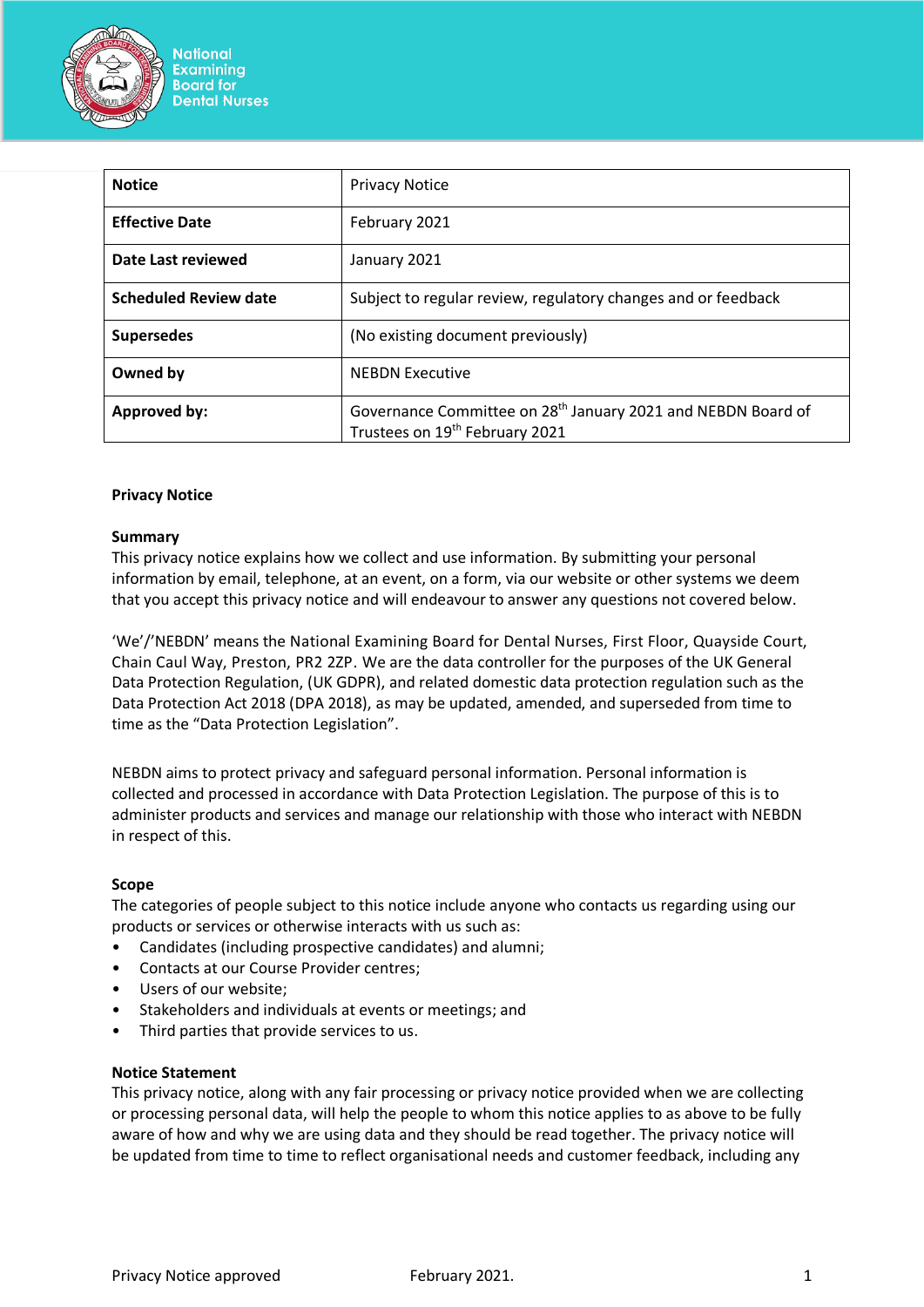

legislative changes. It will also be periodically reviewed in order to remain up to date. We reserve the right to make updates or changes at any time. The current version is available via the Website.

Please keep us informed if your personal data changes during your relationship with us so we can ensure we keep our records accurate and up to date.

#### **Who is responsible for your information?**

NEBDN is the data controller for your information where we determine the information to be collected and the purposes of its use. All NEBDN staff are responsible for the safe handling of personal data. All concerns or issues should be escalated to the GDPR lead in the first instance. If you have any questions or comments regarding this Privacy notice, please contact us in one of the following ways:

#### **Email:** [info@nebdn.org](mailto:info@nebdn.org)

**Letter:** National Examining Board for Dental Nurses, First Floor, Quayside Court, Chain Caul Way, Preston, PR2 2ZP marked for the attention of the GDPR Lead.

**Website:** see the "Contact Us" section on our website [www.nebdn.org/contact-us](http://www.nebdn.org/)

We may share your personal information with other organisations, including those who help us to deliver our products or services or, where applicable, regulate our provision of such products or services. Further information is available in section 3 below.

#### **Complaints**

You have the right to make a complaint at any time to the Information Commissioner's Office (ICO), which is the UK supervisory authority for data protection issues [\(https://ico.org.uk/](https://ico.org.uk/)). Please contact us in the first instance, using the above details to try and resolve any issues before contacting the ICO.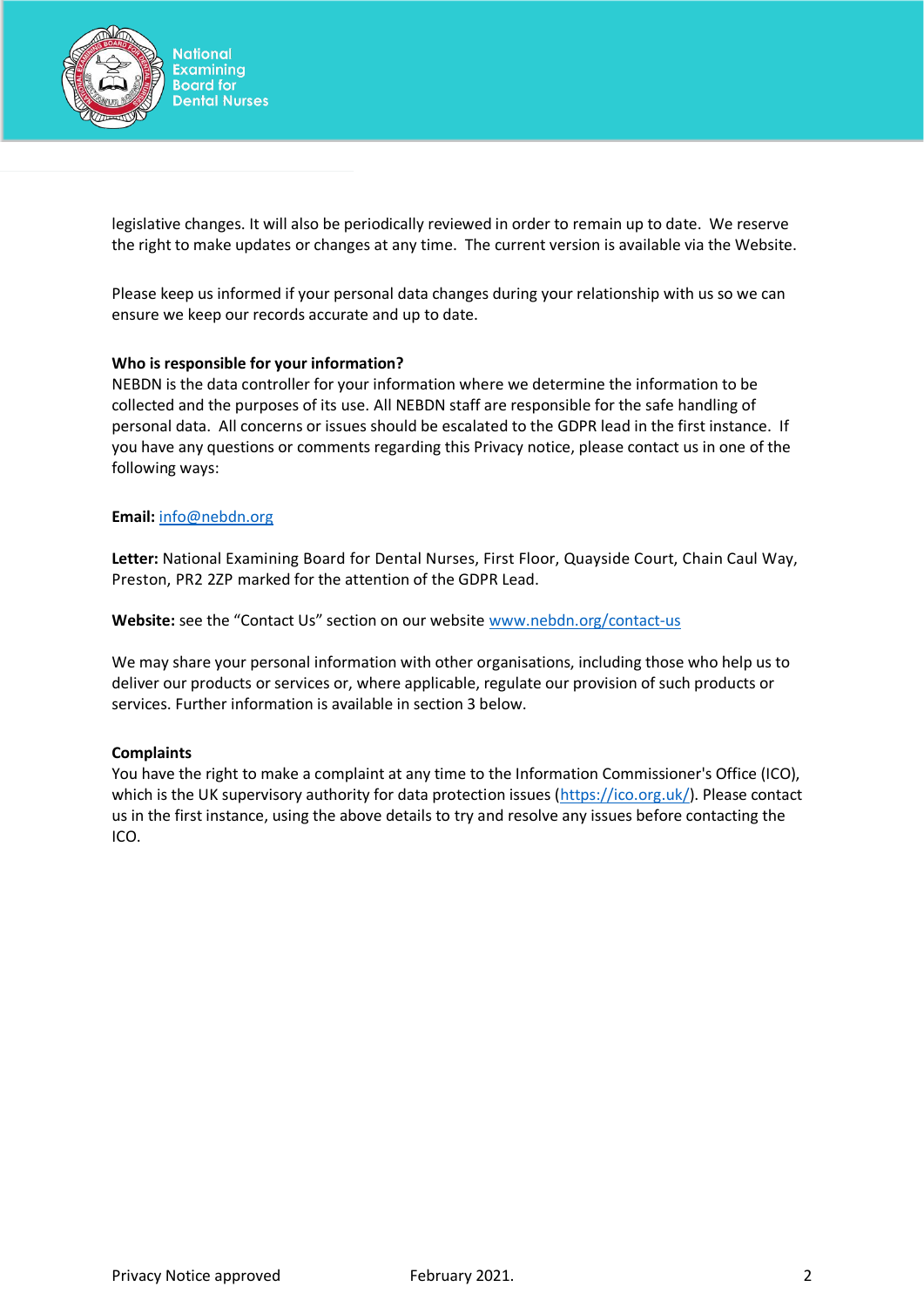

# **GDPR Disclosures**

**Personal Data**

### **1. Collecting Data**

### **Purpose**

We may receive personal information about you whenever you interact with us. For example:

- Information that you provide by filling in forms for us, including those on our website;
- When enrolled on a qualification to process and complete your enrolment, assessment and/or certification;
- To consider and apply reasonable adjustments and or special consideration requests;
- Information contained in and records of communications between us including emails, letters, reports, feedback forms, photos and booking or recording any training;
- Information about your usage of our website, for enhancing, personalising, and optimising your website usage;
- Details of your visits to our website, for example traffic data, location data and the resources that you access, including the pages of our website that you view to determine website improvements;
- Data concerning your marketing preferences for accurate marketing communications; and
- Enquiring about, or applying for, job vacancies for employment and enquiring about our products or services for future sales or support.

## **Scope**

We collect and process the following types of information:

- Non-special personal information, such as your full name, date of birth, age, gender;
- Special health information, (only with your specific consent) for reasonable adjustments/special consideration requests;
- Contact information, such as your postal address, email address and telephone number;
- Additional information relevant to your use of our website and services, such as your marketing preferences, survey responses and feedback;
- Internet protocol (IP) address, your login data, browser type and version, time zone setting and location, browser plug-in types and versions, operating system and platform and other technology on the devices you use to access our website or online exams. When using our exam software this may also include the timing and nature of your answers; and
- For job applications, your CV with details of your education and past employment (including other information provided on your CV) .

#### **Information we collect about you from other sources**

We may collect information about you from other sources. For example:

- Candidates Information that your Course Provider has given us in order to process your enrolment, assessment and/or certification;
- Course Providers Publicly available information from sources such as Companies House, County Court Judgements, and repossessions - This may include details about your financial situation and debts; and
- Course Providers Information from third party databases or data suppliers, such as credit reference agencies, including details about your creditworthiness and address.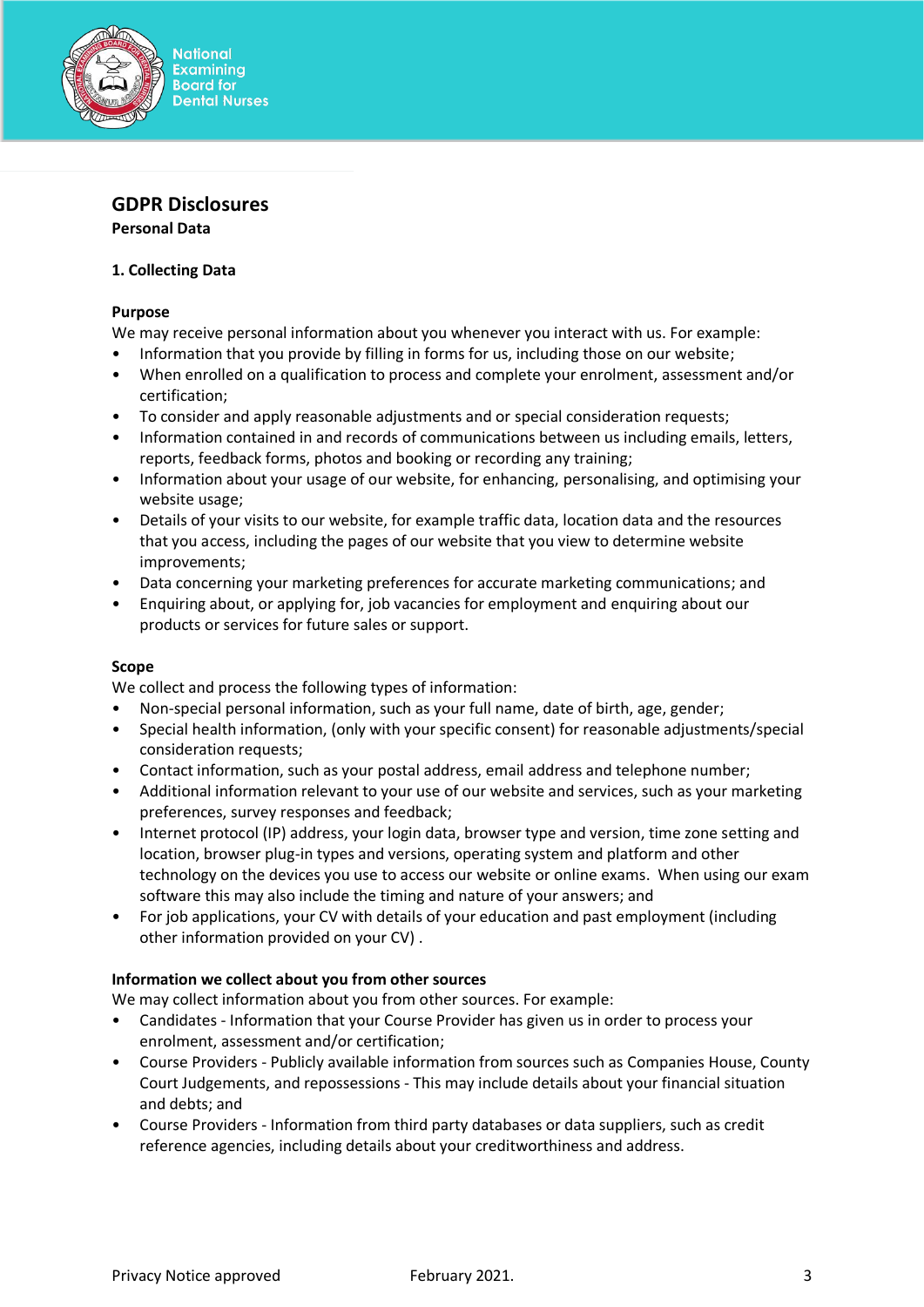

In specific instances, we may need to collect additional data for the purposes set out in this Notice.

### **Information we receive about you from other sources**

Your course provider will share your personal data with us upon registration, in order that, we as an Awarding Organisation, can assess and award your qualification when you have met the relevant criteria. We may process your personal data in order to assess your course provider and bench mark them against other learning centres.

You may have given your consent for other websites, services or third parties to provide information to us for your benefit. This could include information about you if you use any other qualifications or services we provide. In these cases, we will have informed you when we collected that data if we intend to share data internally and combine it with data collected. We will also have told you for what purpose we will share and combine your data.

It could also include information from third parties that we work with to provide our products and services, such as payment processors, delivery companies, technical support companies and advertising companies. Whenever we receive information about you from these third parties, we will let you know what information we have received and how and why we intend to use it.

#### **Information we collect about you on our website**

We collect information using Cookies and other similar technologies to help distinguish you from other users of our website. These are commonly used to help streamline your user experience and allows us to make improvements to our website. For more information about how and why we use Cookies, please read section 5 below.

When you visit our website and social media platforms, we may collect the following information:

- The pages you view, and which links you follow/click;
- Your IP address and general location;
- Details of the hardware and software that you are using to access the site; and
- Comments, mentions and private messages.

Our website is not intended for children and we do not knowingly collect data relating to children.

We also collect, use, and share **Aggregated Data** such as statistical or demographic data for any purpose. Aggregated Data may be derived from your personal data but is not considered personal data in law, as this data does not directly or indirectly reveal your identity. For example, we may aggregate data to calculate the percentage of candidates achieving a qualification. However, if we combine or connect Aggregated Data with your personal data so that it can directly or indirectly identify you, we treat the combined data as personal data which will be used in accordance with this privacy notice.

We may process **Special Categories** of Personal Data about you. We may process:

- Details of your race or ethnicity; and
- Information about your health in order to make Reasonable Adjustments and any Special Considerations needed.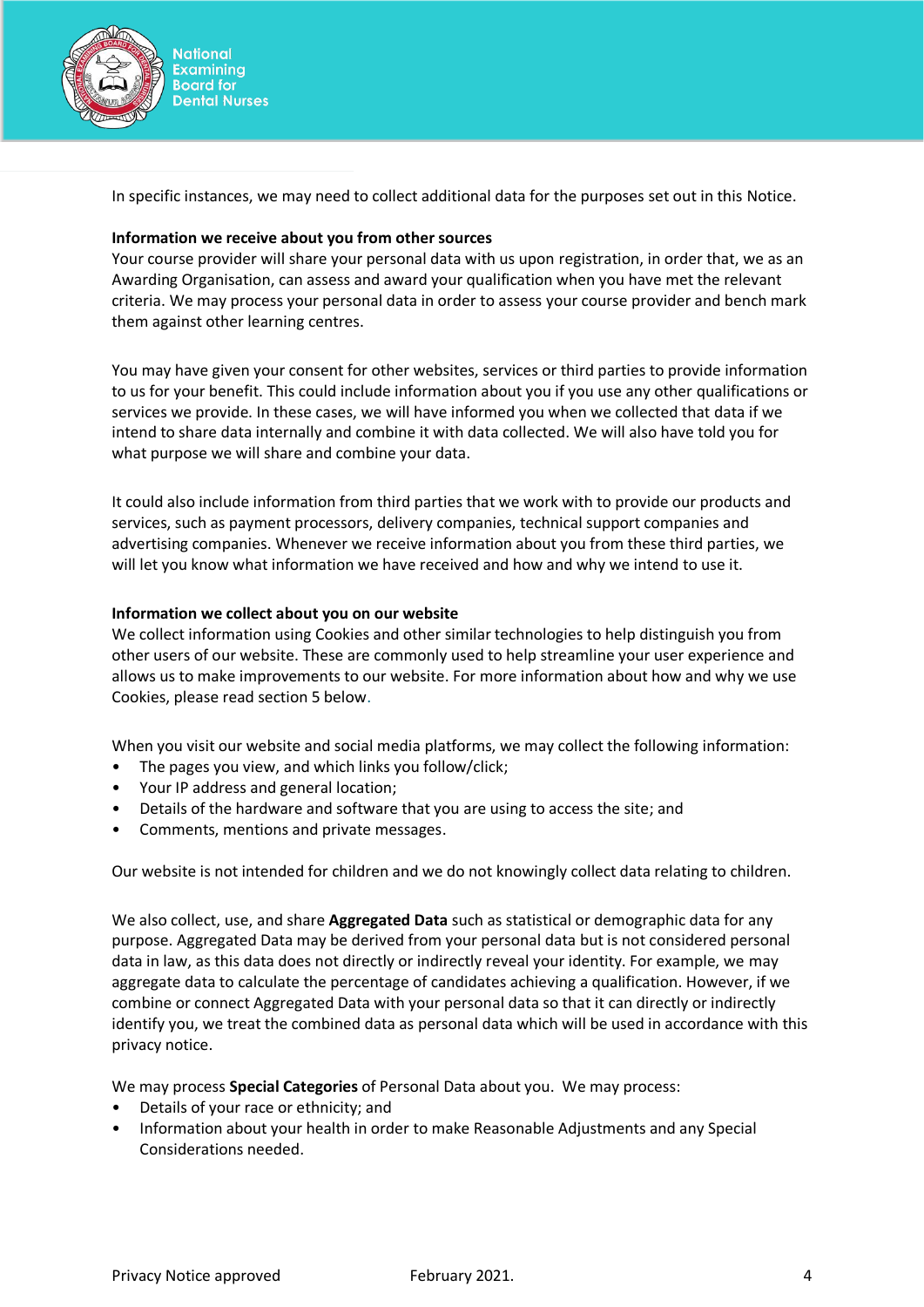

However, we only do so where you have provided such information to your course provider or directly to us and you have given your express consent for it to be processed for the purposes made clear to you when it is collected.

### **If you fail to provide personal data**

Where we need to collect personal data by law, or under the terms of a contract we have with your course provider, and you fail to provide that data when requested, we may not be able to perform the contract we have or are trying to enter into (for example, to award your qualification or provide you with copies of any certificates you request). In this case, we may have to cancel a service we are providing, but we will notify you if this is the case.

### **2. Using Personal Data**

We will only use your personal data when the law allows us to. We will typically use your personal data for the following purposes:

- Where we need to do so in order to perform a contract we are about to enter into or have entered into;
- Where doing so is necessary for our legitimate interests (or those of a third party) and your interests and fundamental rights do not override those interests; and
- Where we need to do so in order to comply with a legal or regulatory obligation.

See below to find out more about the types of lawful basis that we will rely on to process your personal data.

We do not generally rely on consent as a legal basis for processing your personal data other than for the collection and use of Special Category Personal Data and in sending direct marketing communications to you via email, phone, or letter. You can withdraw such consent at any time by contacting us.

#### **Purposes for which we will use your personal data**

Data will only use a minimum of data and hold it for the minimum timeframe necessary to support these purposes. Examples of when we may use your personal information for our needs or to discharge our obligations include:

- In connection with any contracts between you and a course provider which you are employed by or are attending as a candidate;
- To carry out our obligations arising from any contracts between you and us, including in connection with providing products or services;
- To manage and administer relationships, such as those with a Course Provider;
- To comply with our legal obligations and with instructions from third parties or regulators such as Ofqual, court orders or to protect our legal interests;
- To notify you about changes to our services and to otherwise communicate with you For example, we will use your contact details to respond to any queries that you submit to us;
- To train our staff, associates, and examiners to continuously improve our services; and
- To review our products, services, and marketing activity and to carry out market research.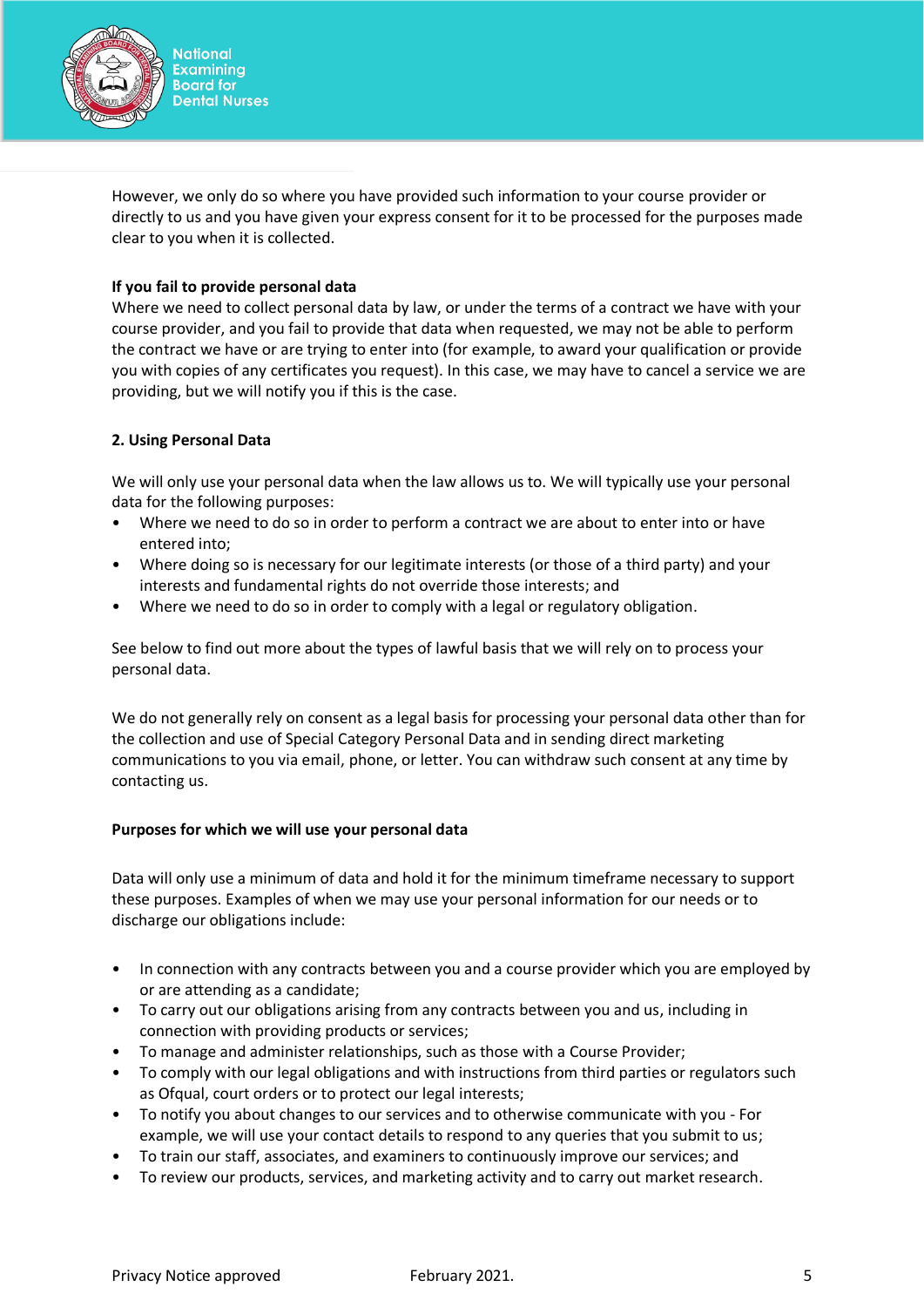

With your consent, we may also use your personal information to provide you with information about services, promotions and offers that may be of interest to you. We may use your personal information to identify additional products and or services that are likely to be of interest to you.

### **Supplying our products and providing our services**

We will use personal information about you to enter into and perform the contracts that we make with you, such as when you become a centre provider or customer. Using your information is necessary to:

- Administer online and paper examinations, reasonable adjustments, and special considerations;
- Support course providers and tutors;
- Assess, award, and provide certificates;
- Provide services to course providers;
- Comply with regulatory requirements;
- Process payments;
- Provide you with information about your contract with us;
- Provide you with information about our products and services;
- Verify your identity;
- Deal with any complaints or appeals you may have;
- Contact you about any changes that we make to our products or services; and
- Administer our website, including troubleshooting problems, analysing statistics, conducting research, tests and keeping the site secure.

If you enquire about, or apply for a job vacancy, it is necessary for us to use your personal information as part of the recruitment process, in order to assess your suitability for specific role(s).

#### **Telling you about events or other products or services that we think may be of interest to you**

We may use your information to identify and tell you about events and our other products or services that we think may be of interest. We will only do this with your consent to receive marketing communications.

We may also use your information to invite you to participate in market and/or dental sector research. If we do contact you about research, you do not have to participate and can withhold consent.

You can update your preferences at any time by using the links in any of our emails to you, or by getting in touch using the Contact Us section of the website.

#### **Telling you about similar products or services to ones that you have already bought**

If you have already bought a product or service from us, or obtained a quote from us, we may contact you with information about similar products or services. You can choose not to receive such messages at any time. Simply follow the instructions in the message or get in touch using the Contact Us section of the website.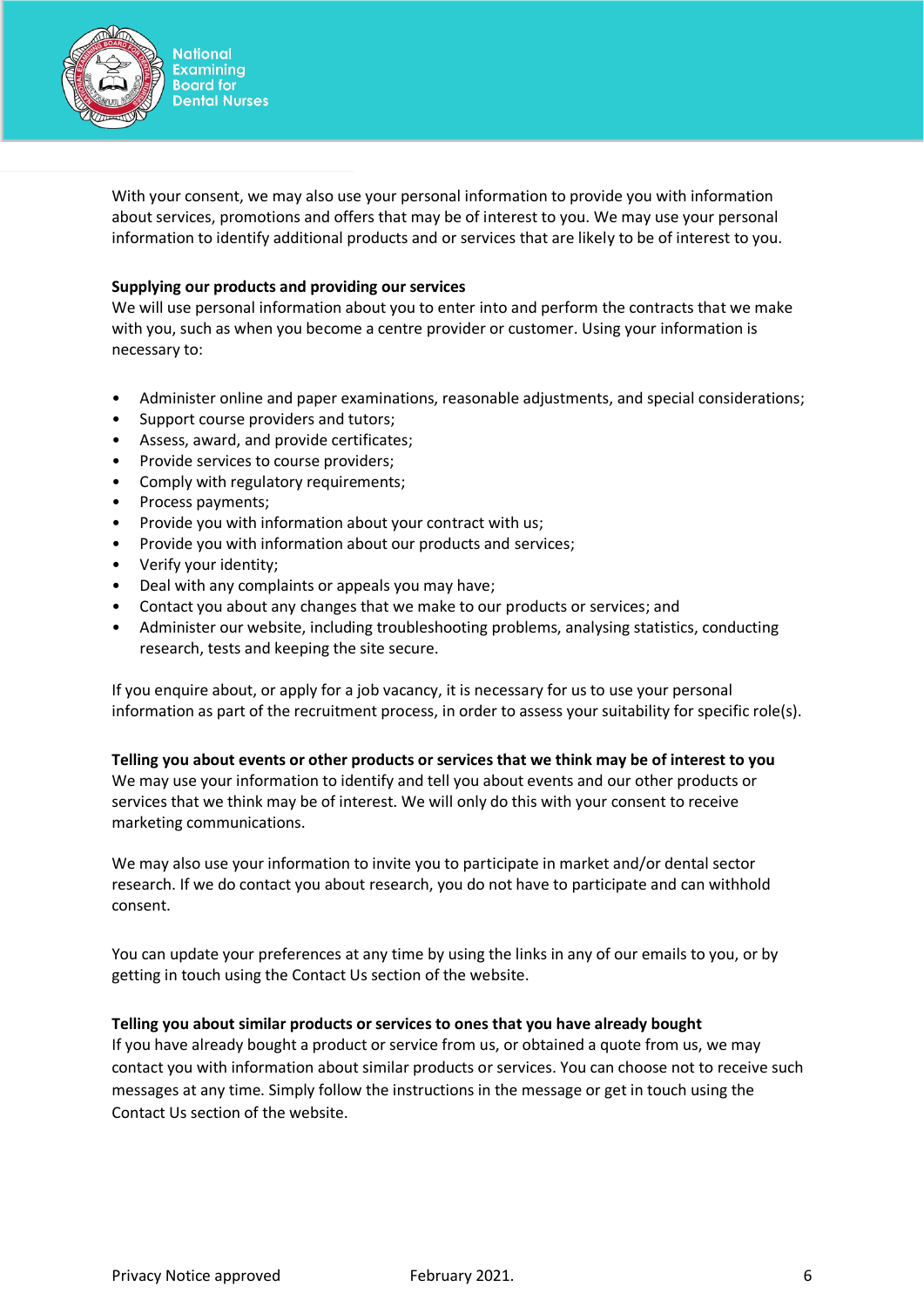

#### **Improving our business**

We may notify you about important updates or changes to our products or services. We may in some cases be required to release personal data to meet legal obligations. We want to provide excellent customer experience as well as quality products and services. Sometimes this means we may use your information to find ways we can improve what we do, or how we do it. We will only use your information where it is necessary to:

- Review and improve our existing products and services and develop new ones;
- Review and improve the performance of our systems, processes, and staff (including training and examiner standardisation);
- Improve our communications, including our website;
- Measure and understand the effectiveness of advertising we serve to you and others, and to deliver relevant advertising to you.

#### **Contacting you**

Sometimes we may use the information we have about you to respond to your questions or let you know about important changes. We will only use your information in this respect where it is necessary to:

- Interact and respond to any communications you send us, including where you use the Contact Us section of our website, and any social media posts that you tag us in or comment on, including the use of any private messaging services; and
- Let you know about any important changes to our business or policies.

#### **Verifying information**

We may use your information where it is necessary to verify your identity, meet legal obligations, detect and prevent fraud, money-laundering and other crimes. For example: exam candidate identification before taking an exam; detection and prevention of plagiarism or collusion etc

#### **Protecting you and others from harm**

We may use your information, where necessary, to protect your interests, or the interests of others. This may include in the event of criminality, such as identity theft, piracy, or fraud; ensuring that regulatory standards are met in relation to awarding candidates for the protection of the public

## **Legal Bases for using your Personal Data**

All of the categories of information listed above to allow us to:

- \* Enter and perform our **contract(s)** with you
- \*\* Comply with **legal obligations**
- \*\*\* Pursue **legitimate interests** of our own or those of third parties (provided your interests and fundamental rights do not override those interests)

Examples of the situations in which we will process your personal data are listed below. We have indicated by asterisks the legal basis/bases for which we are processing or will process your personal information.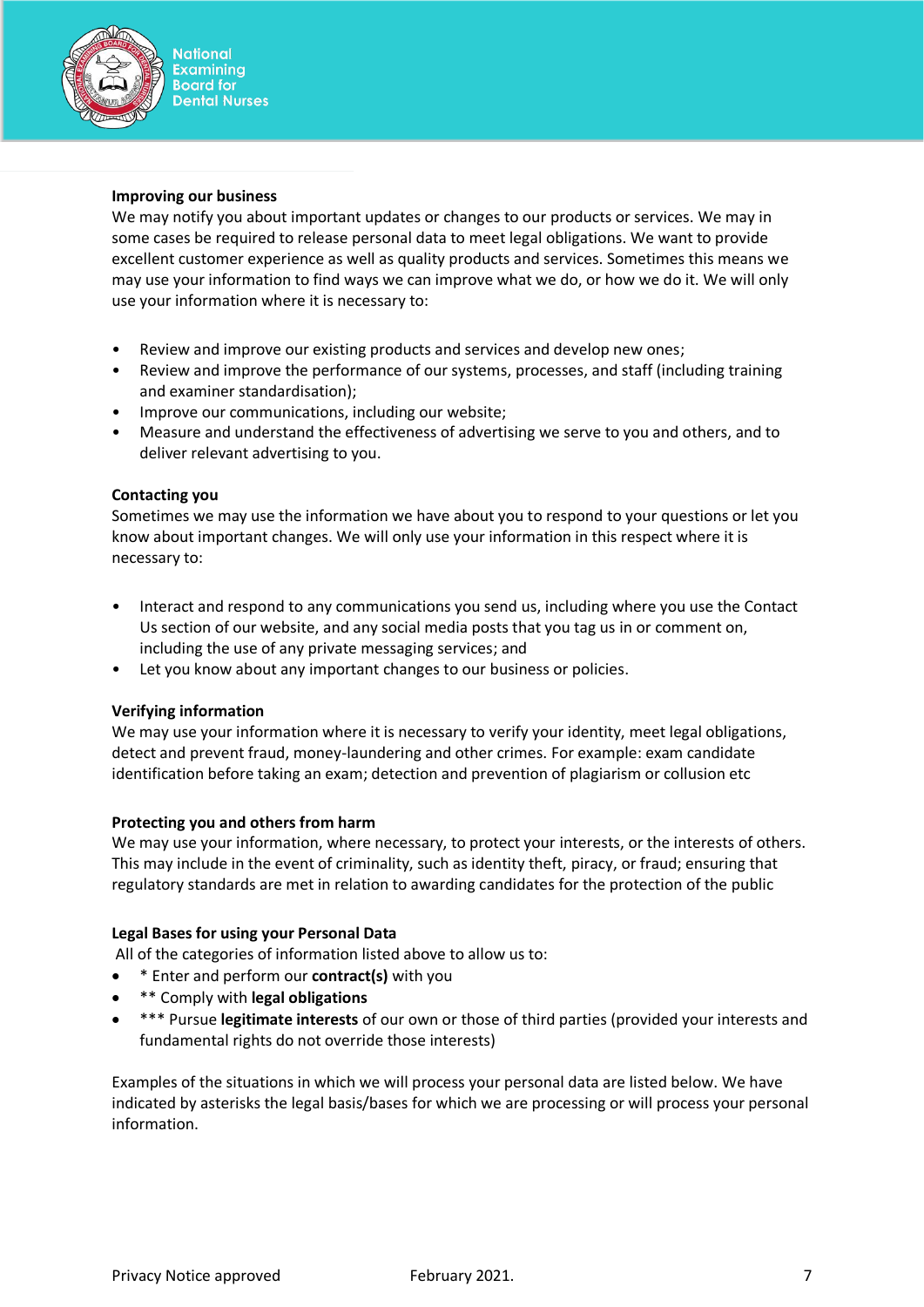

Register candidates; Administer online and paper examinations, reasonable adjustments, and special considerations (\*,\*\*,\*\*\*)

Support course providers and tutors (\*, \*\*\*)

Provide certificates (\*, \*\*\*)

Provide products and services to course providers (\*, \*\*, \*\*\*)

Assess the performance of course providers (\*\*, \*\*\*)

Interact with third party organisations that require data relating to exam results such as the General Dental Council (GDC) (\*\*\*)

Comply with regulations (\*\*)

Making a decision to supply our products and services. (\*)

Administering the contract we have entered into with you. (\*)

Dealing with any complaints (\*, \*\*\*)

Logistics management and planning, including accounting and auditing. (\*\*, \*\*\*)

Making arrangements for the termination of our contract. (\*, \*\*\*)

Making alterations and improvements to the products or services supplied  $(*, **, **")$ 

Dealing with legal disputes involving you (\*\*, \*\*\*)

To detect and prevent fraud, money-laundering and other crimes. (\*\*)

To review and improve the performance of our systems, processes, and staff (including training). To interact and respond to any communications you send us, including social media posts that you tag us in. (\*\*\*) (\*\*\*)

To let you know about any important changes to our business or policies. (\*\*\*)

To ensure that the information that we hold about you is accurate and up to date.  $(*, ***)$ 

## **Change of purpose**

We will only use your personal information for the purposes for which we collected it, unless we reasonably consider that we need to use it for another reason and that reason is compatible with the original purpose. If we need to use your personal information for an unrelated purpose, we will notify you and we will explain the legal basis which allows us to do so. Please note that we may process your personal information without your knowledge or consent, in compliance with the above rules, where this is required or permitted by law.

## **3. Sharing personal data**

## **Sharing your information within our company and group.**

We share the information that you provide to us with our staff so that we can provide our products and services to you. Personal candidate data will be shared between the accredited course provider that registers the candidate(s) onto any qualification(s) and NEBDN, according to the Course Provider Agreement.

## **Sharing your information with third parties**

We may share your data with selected third parties. For example, we may pass your personal information to third party organisations that provide services to us (including providing IT services and assisting us with carrying out marketing activities), acting for us as a Processor (P) or Controller (C):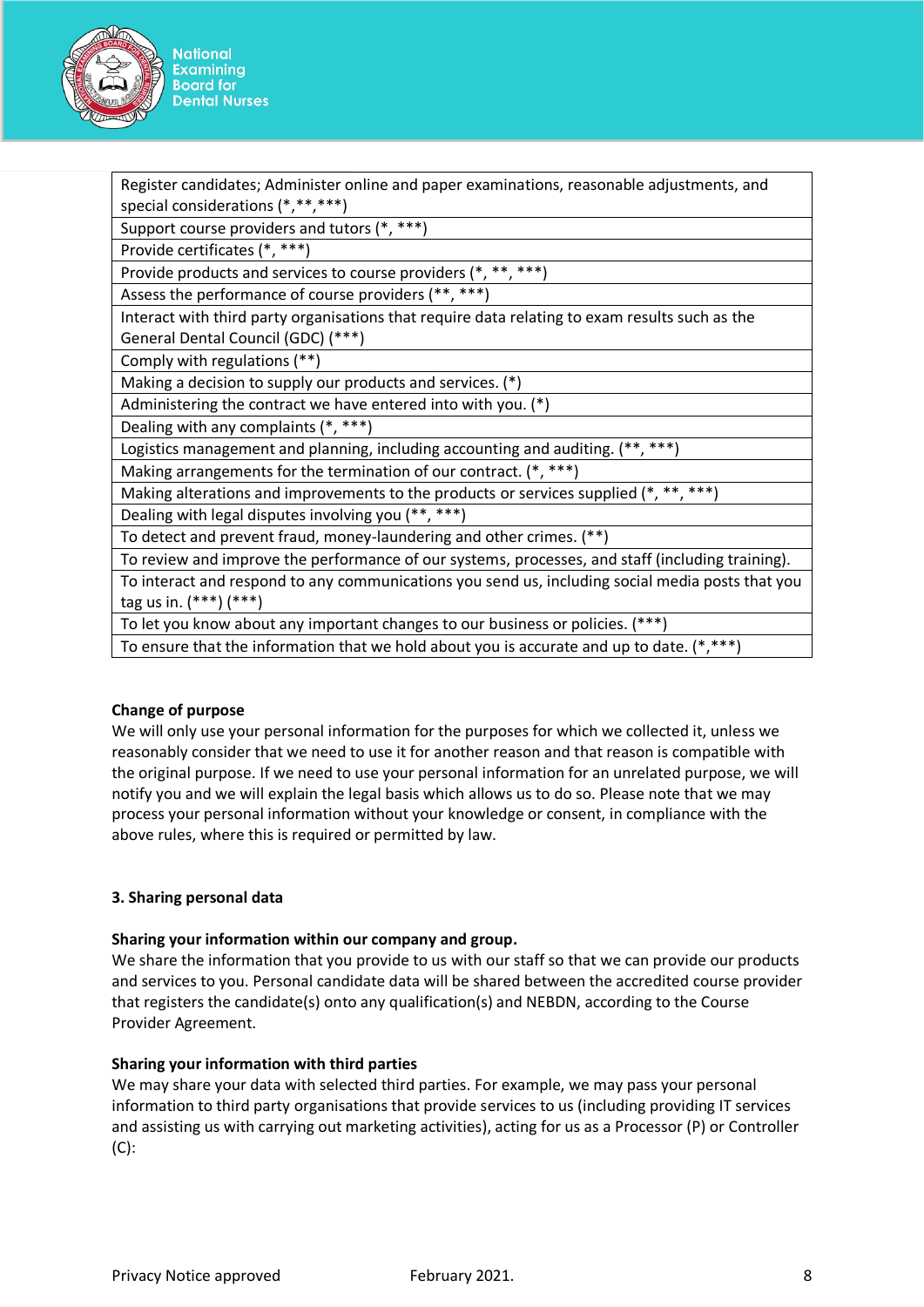

- Auditors and Payroll (P)
- Lawyers (C/P)
- Banks/payment system services (P)
- Credit card services (P)
- Credit Checking Providers (P)
- Online/electronic software assessment/portfolio providers (P)
- Psychometric/statistical review services re exam questions (P)
- CRM/Database provider (P)
- IT support and website developers (P)
- Eventbrite (P)
- Couriers and Delivery Services (P)
- Facebook
- Social Media and communication systems (P)

Third party organisations that collect data relating to our examination results. For example,

- The General Dental Council (GDC); and
- any other organisation required by our regulators.

# **Third party organisations that collect data relating to training and Continuous Professional Development (CPD)**

We may share your personal data including name, email address and phone number with events management and survey/research/marketing platforms for the purposes of administering training, CPD, communicating with you for sales and marketing activities. Such platforms may use servers based in the USA and, as such, your personal information may be processed outside the European Economic Area (EEA). However, we will endeavour to use companies that are registered under the UK-US privacy shield which is a system that has been recognised to provide adequate protection of your data such that it will be handled with the same degree of protection as that offered under the GDPR.

We may also share personal data including: name, email address, unique identifier (such as a username), captured facial videos, captured identification, recorded video stream and other technical details such as IP address and location when using the videoconferencing software for the purposes of online assessments and, communications to satisfy our regulatory obligations. Such organisations may use services outside the EEA and as such, candidates' information may be processed outside of the EEA.

## **Exceptional circumstances**

There are certain exceptional circumstances in which we may disclose your information to third parties. This would be where we believe that the disclosure is:

- For Police, law enforcement agencies and regulatory bodies for the purpose of preventing and detecting fraud, crime, and criminal activity; including exchanging information with other companies or organisations for the purposes of fraud protection and credit risk reduction
- Required by the law, or in order to comply with judicial proceedings, court orders or legal or regulatory proceedings;
- Necessary to protect the safety of our employees, our property, or the public;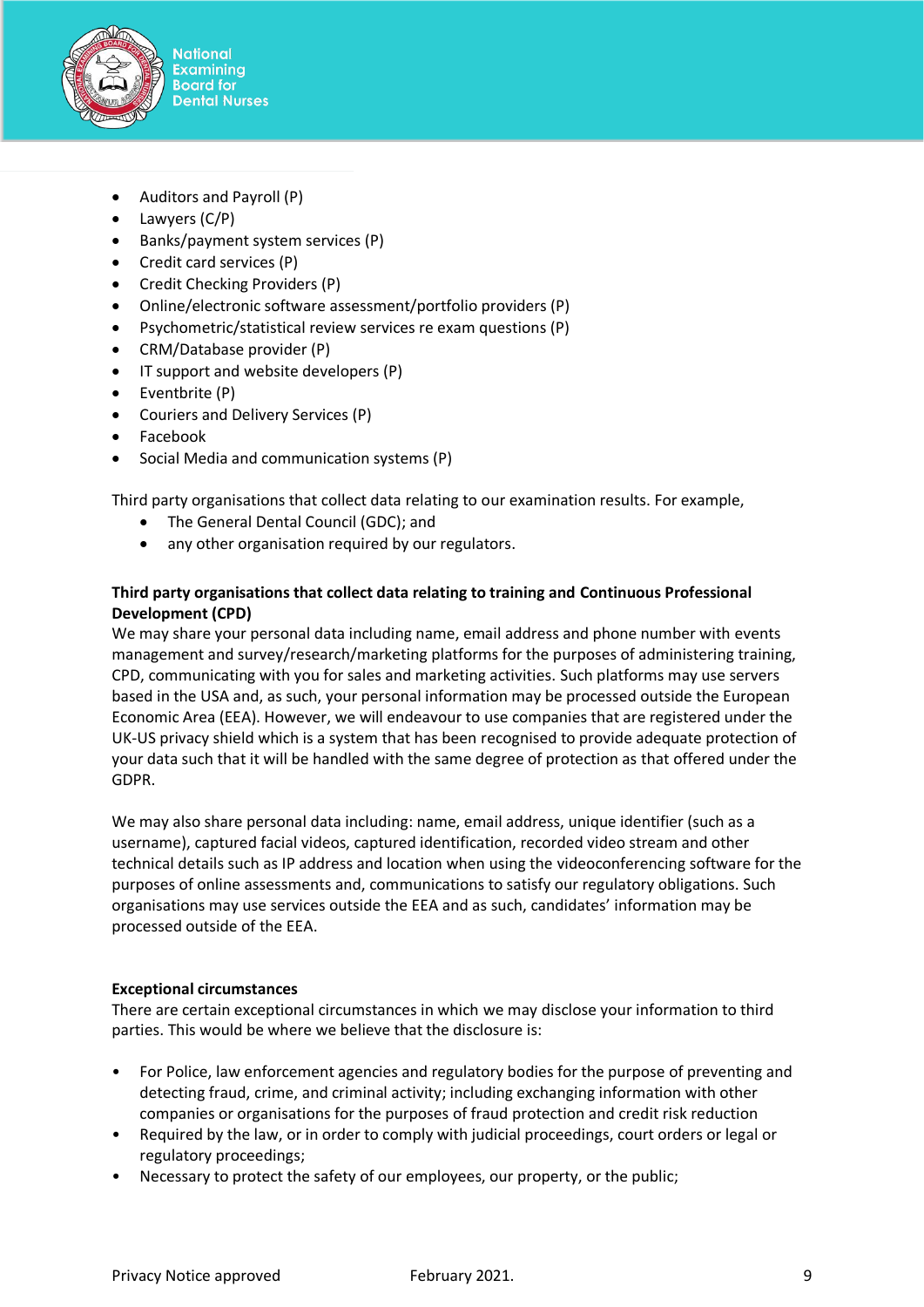

• Proportionate as part of a merger, business or asset purchase or sale - If this happens, we will share your information with the prospective seller or buyer involved.

We require all third parties to respect the security of your personal data and to treat it in accordance with the law. We do not allow our third-party service providers to use your personal data for their own purposes and only permit them to process your personal data for specified purposes and in accordance with our instructions.

NEBDN will not sell, rent, or lease your personal data to any other third party.

### **4. How long do we store personal information?**

We keep personal information only for as long as we need it for the purposes it was collected for. Where we provide you with any service, we will retain any information you provide to us at least for as long as we continue to provide that service to you.

If you apply for a job vacancy (or otherwise send us your CV) we will retain your CV for a period of 12 months while we process your application and appoint an individual. If we are considering you for a different role, we may retain this information for longer than that period with your consent.

In all other circumstances, we will keep your information until it is clear the data is no longer required, accurate or otherwise inappropriate under GDPR.

We are required to maintain limited candidate data indefinitely in relation to candidate identification (e.g. names and DOB) to allow for creation of a replacement certificate (e.g. unit(s)/qualification(s) gained).

#### **5. Protecting personal data**

We take necessary measures to ensure that your data is treated securely in accordance with the law and this notice. While we try to ensure that information you provide to us via the website is kept secure, unfortunately, the transmission of information via the internet is not always completely secure. We therefore cannot guarantee the security of your data transmitted to our site - any transmission is at your own risk. Once we have received your information, we will use strict process, procedures, and security features to prevent unauthorised access.

All information you provide to us is stored on our/third party secure servers. Where we have given you (or where you have chosen) a password which enables you to access certain parts of our site, you are responsible for keeping this password confidential - Do not to share your password. We have a range of other technical and organisational measures in place, including regular training and restriction of access permissions to protect your personal data.

NEBDN's website uses Cookies to help you personalise your online experience. A cookie is a piece of information held on the hard drive of your computer which records how you have used a website. Cookies allow website operators to accumulate useful information, such as whether the computer (and sometimes its user) has visited the site before.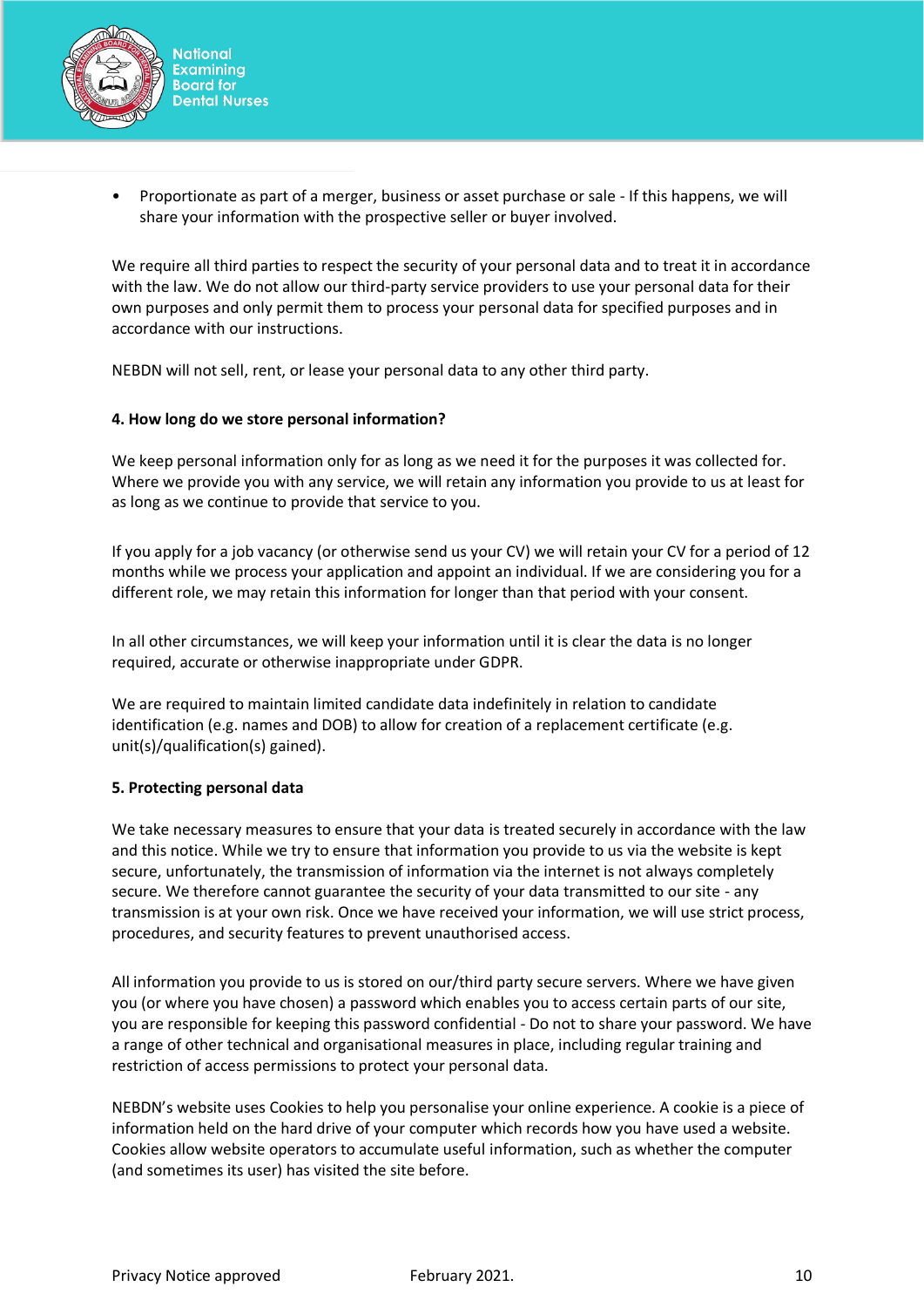

We use Cookies to monitor how people use our website including estimating numbers of users and patterns of use in order to help us to provide you with a better service. Cookies make it easier for you to log on and use the website during future visits. They also allow us to personalise the content of the website for you by storing information about your preferences. Please review the website Privacy Notice for further information on cookies.

Third parties (including, for example, advertising networks and providers of external services like web traffic analysis services) may also use cookies, over which we have no control. These cookies are likely to be analytical/performance cookies or targeting cookies.

In order to store cookies on your device, website owners must have your consent. Therefore, you agree to our use of cookies when confirming your agreement on our home page. You can withdraw your consent for us to use cookies at any time. However, please bear in mind that failing to consent to our use of cookies may prevent you from fully accessing our website or result in a loss of functionality which decreases the quality of your experience of the website.

### **6. Accessing or amending your personal data**

You can request that we correct personal information (including your marketing preferences) if you think the personal information, we hold about you is inaccurate or incorrect.

You can choose to stop receiving marketing communications from us by using the 'unsubscribe' functionality in the footer of email communications sent to you, or by contacting us at [communications@nebdn.org](mailto:communications@nebdn.org) describing your preferences. You can also contact the NEBDN GDPR Lead (see above) if needed.

Please note that even if you choose not to receive marketing information, we may still use your personal information to provide you with important communications, including about those qualifications you are registered on or deliver in order to provide you with sufficient support and guidance.

We will aim to deal with your request without undue delay, and in accordance with the requirements of any applicable laws. Please note that we may keep a record of your communications to help us resolve any issues.

#### **What rights do you have in respect of your personal information?**

#### **To be informed**

We have a legal obligation to provide you with easily understandable information about your personal information and our use of it. We have written this notice to help.

#### **To access your personal data**

You can ask us to confirm if we hold any of your personal information. If we do, you have the right to have a copy of your information and to be informed of the following:

- Why we have been using your information;
- What categories of information we were using;
- Who we have shared the information with; and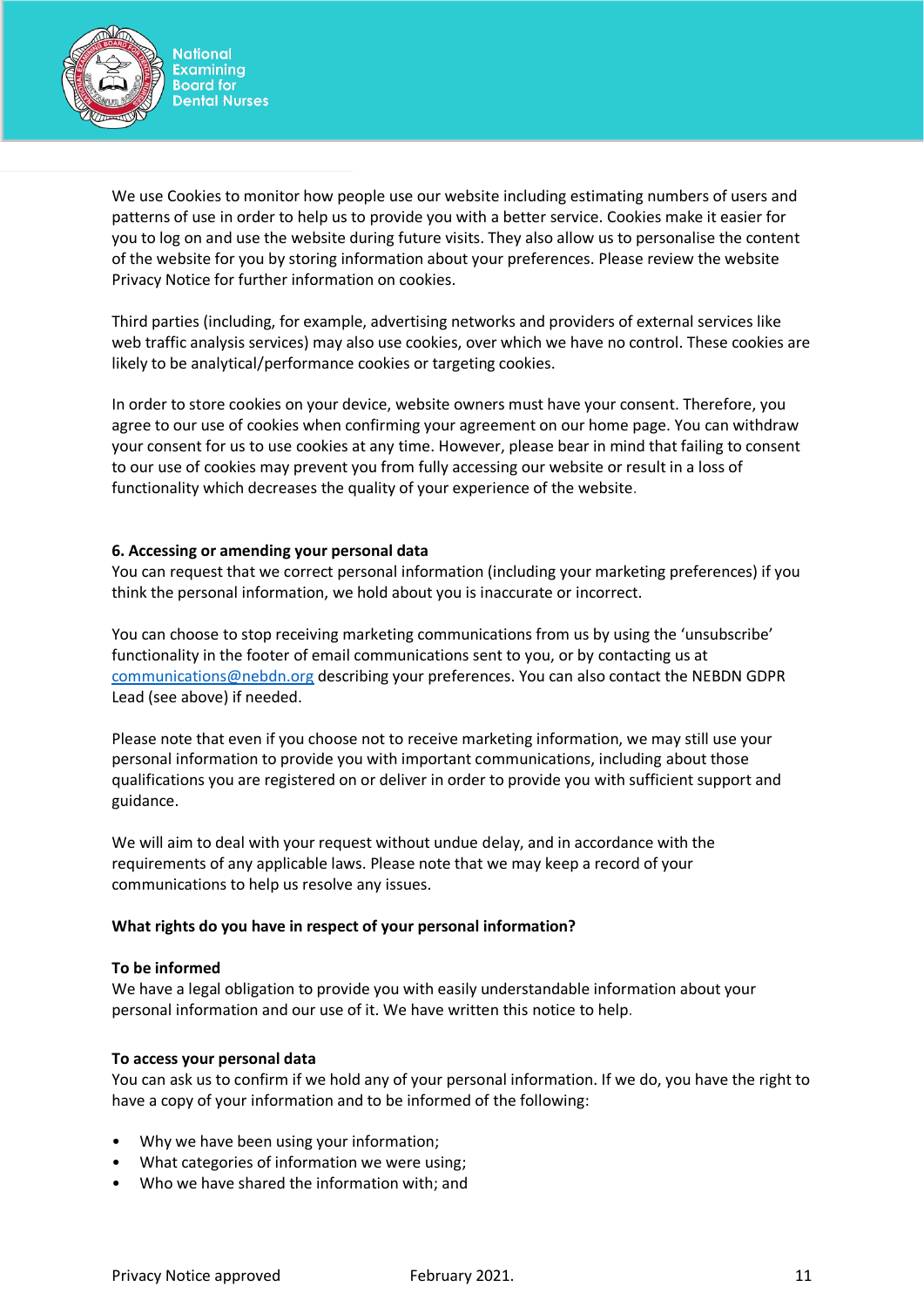

• How long we envisage holding your information.

We will have to verify your identity via a check before we provide you with a copy of the information we hold. Please note that the first copy of your information requested from us will be provided free of charge, but if you require further copies, we may charge an administrative fee to cover subsequent costs.

## **To correct any inaccurate or incomplete personal data**

Where you have requested a copy of the information held about you and notice that there are inaccuracies or incomplete areas, please let us know. We can then correct our records.

## **To be forgotten**

There may be times where it is no longer necessary for us to hold your personal information. We may be subject to a legal requirement to delete your information where:

- The information is no longer needed for the original purpose that we collected it for;
- You withdraw your consent for us to use the information (and there is no other legal reason to use it);
- You object to us using your information and we have no overriding reason to keep using it; or
- We have used your information unlawfully.

You have the right to have your personal data deleted in certain circumstances such as the above. If you believe one of these situations applies to you, please contact us using the details on our website. Please note that we are obliged to maintain enough personal data to offer replacement certificates for successful living candidates at any point in time.

## **To have a copy of your data transferred to you or a third party in a compatible format**

You have the right to a copy of your personal data for your own purposes. This right allows you to move, copy or transfer your personal data more easily from one IT system to another, in a safe and secure way, and is known as "Data Portability".

If you would like us to transfer a copy of your data to you or another organisation in a structured, commonly used, and machine-readable format, please contact us.

## **To object to direct marketing**

You can tell us not to use your information for direct marketing purposes at any time. If you prefer not to receive any direct marketing from us, please contact us or use the links provided in any of our marketing communications, and we will stop sending direct marketing as soon as possible.

## **You have the right to object to us using your information for our own legitimate interests**

Sometimes we use your personal information to achieve goals that will help us as well as you. For example,

- When we tell you about products or services that are like ones that you have already bought;
- When we use your information to help us make our business better; and
- When we contact you to interact, communicate or let you know about changes we are making.